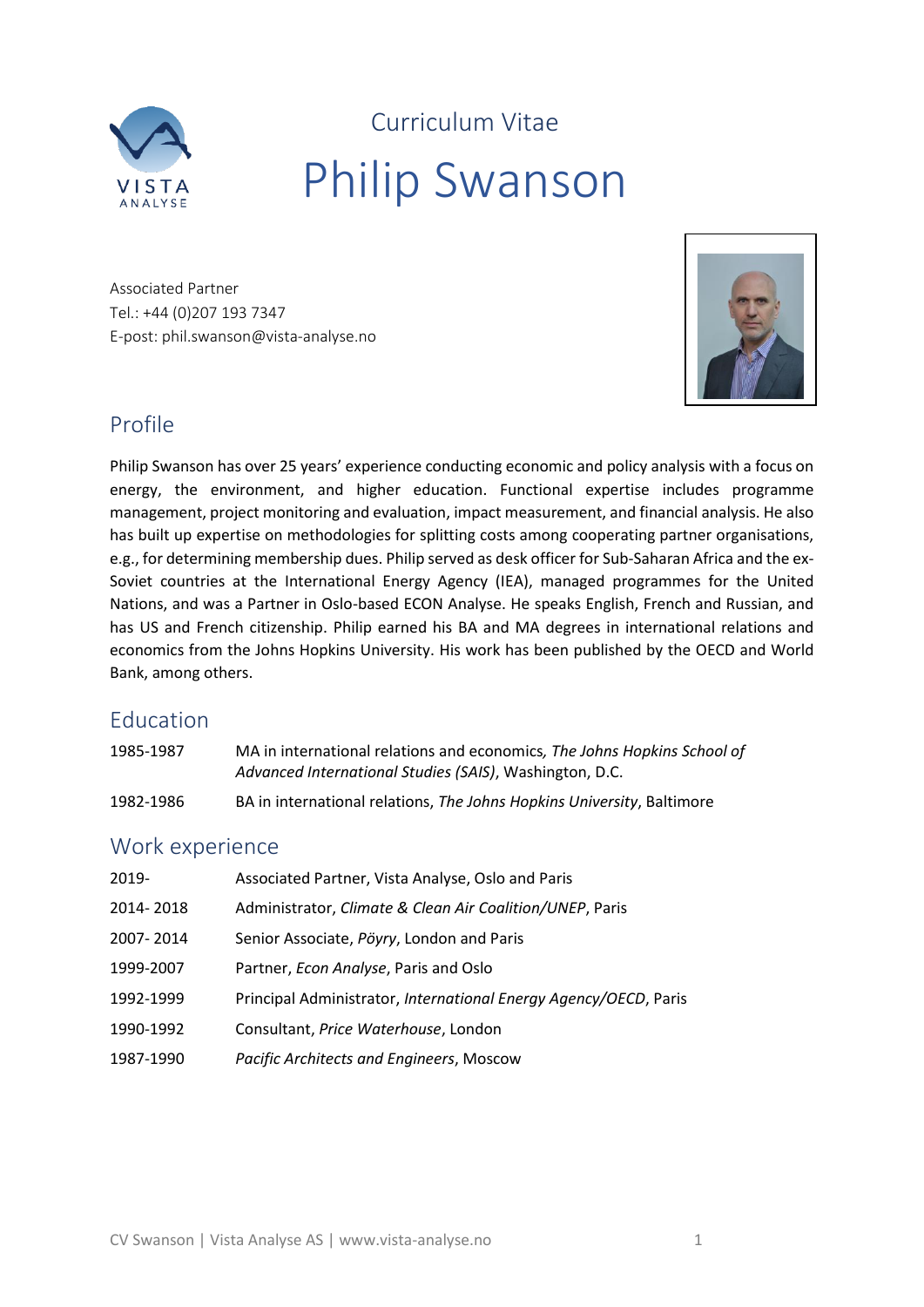#### Languages

| English | Mother tongue               |
|---------|-----------------------------|
| French  | Fluent speaking and reading |
| Russian | Good speaking and reading   |

### Memberships

International Development Evaluation Association (IDEAS)

International Association for Energy Economics (IAEE)

### Selected project experience

- 2020-21 **IEA / EU4Energy policy review missions:** Selected by OECD and European Commission to lead energy-policy reviews of countries in the EU's Eastern Partnership, with focus on Central Asia and the Caucasus.
- 2020 **LNG methane emissions:** For an international NGO, contributed to study on best practices for reducing methane emissions in the LNG supply chain.
- 2020 **Limiting methane emissions in the energy sector:** Editor / contributor to an EU study designed to feed into the EU's methane strategy. The study examined the range and quality of emission factors and activity data currently available for calculating methane emissions in all energy sub-sectors, including energy imported from outside Europe, drawing conclusions on what could be calculated now and what improvements to data collection should be prioritised.
- 2020 **Financial scenarios for membership dues:** For an international NGO, analysed the financial implications of changing different aspects of its formula for determining membership dues.
- 2020 **Research on "distress funds" in international organisations:** For an international organisation, investigated the experience of other organisations in setting up funds to help member countries having difficulty paying dues.
- 2020 **Climate finance:** Editor / quality control for report for Norwegian Church Aid on "How Norway can deliver its fair share of international climate finance".
- 2019 **Industrial energy efficiency strategy in Ethiopia**: Member of team helping Ethiopia develop its industrial energy efficiency strategy.
- 2018-19 **Review of Red Cross financial submissions:** On behalf of the Finance Commission of the International Federation of Red Cross & Red Crescent Societies (IFRC), advised on improvements to financial reporting processes. Included interviews with the 30 largest national RC societies.
- 2018 **Peer-to-peer oil and gas regulatory and policy Assistance**: Working with the Center for Clean Air Policy (CAPP) and the Clean Air Task Force (CATF), helped launched this UN-hosted programme to advise oil and gas-rich developing countries on bestpractice policies for addressing methane emissions and associated-gas flaring.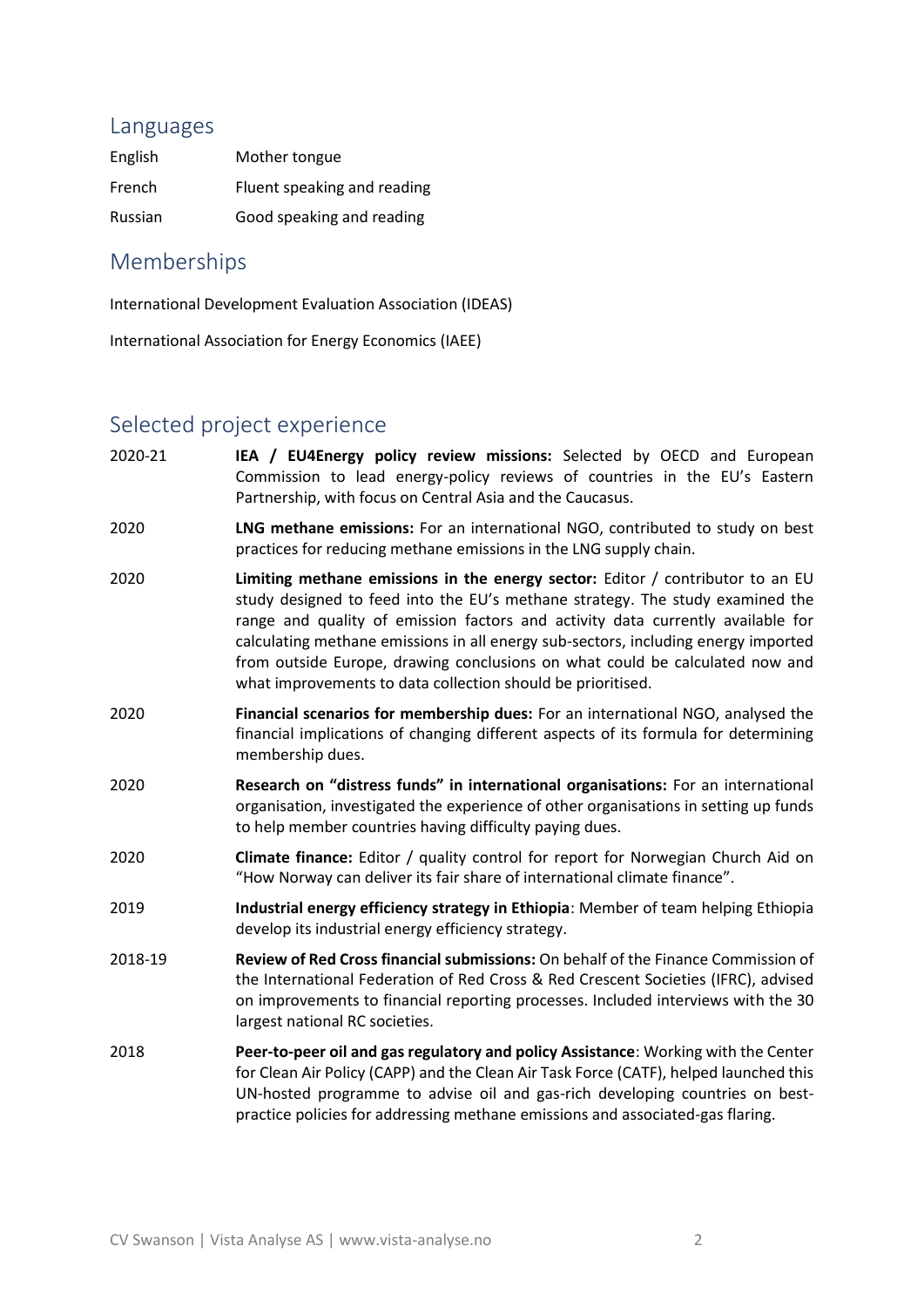- 2018 **Oil and Gas Methane Emissions Studies**: Working with the Environmental Defense Fund (EDF) and companies under the Oil and Gas Climate Initiative (OGCI), helped launch this \$6-million research programme hosted by the UN Environment Programme. The studies engage independent scientists to conduct peer-reviewed research on oil and gas methane emissions in priority industry segments and locations internationally. The aim is to fill knowledge gaps in order to help government, regulators, companies and other stakeholders better target policies and techniques for addressing emissions.
- 2018 **Oil revenue management in developing countries:** Member of Vista Analyse-led team with framework contract with Norway's Oil for Development programme.
- 2018 **Advice on membership dues for Lutheran World Federation**: Reviewed and simplified formula for dues paid by membership churches of the Geneva-based Lutheran World Federation.
- 2015-18 **CCAC Oil & Gas Methane Partnership**: Administrator for this public-private partnership hosted by the UN Environment Programme. Recruited 10+ oil and gas companies, which committed themselves to surveying for, addressing, and reporting on emissions in their participating operations. Also oversaw the production of a series of technical guidance documents identifying key emission sources and costeffective options for addressing them.
- 2015 **Norway's official side event at COP21**: Organised Norway's official side event for the 2015 Paris Climate Conference (COP21).
- 2013 **Mid-term review of three power-sector investments in Liberia:** For Norad, led team evaluating three related Norwegian government assistance programmes: the management contract of the Liberian Electricity Corporation, a multi-donor grid investment programme, and a technical assistance programme for the Liberian Ministry of Lands, Mines and Energy. The assignment included a separate review of gender-related issues across the programmes. Based on OECD DAC evaluation criteria.
- 2013 **End review of Nile Basin Research Programme phase I:** For Norad, led the endreview of a programme that brought together post-doctoral researchers from different Nile-basin countries to conduct joint research on themes related to Integrated Water Resource Management. Based on OECD DAC evaluation criteria.
- 2013 **Evaluation of Nordic World Heritage Fund:** For Norwegian Ministry of Environment and UNESCO, member of team that conducted a comprehensive evaluation of this fund, which supports coordinated Nordic responses to implementing the World Heritage Convention and assists developing countries in doing the same. Based on OECD DAC evaluation criteria.
- 2010-2012 **M&E training to Tanzanian Rural Energy Agency:** For Sida, reviewed REA's monitoring and evaluation strategy and conducted training in Dar es Salaam for the REA's senior management. In 2011 conducted follow-up training on managing evaluations, and in 2012 provided training on project-level monitoring.
- 2012 **Evaluation of Nordic Development Fund:** Co-author of comprehensive evaluation of NDF under its new climate-change and development mandate. Based on OECD DAC Criteria, the evaluation included interviews with stakeholders and co-financing partners.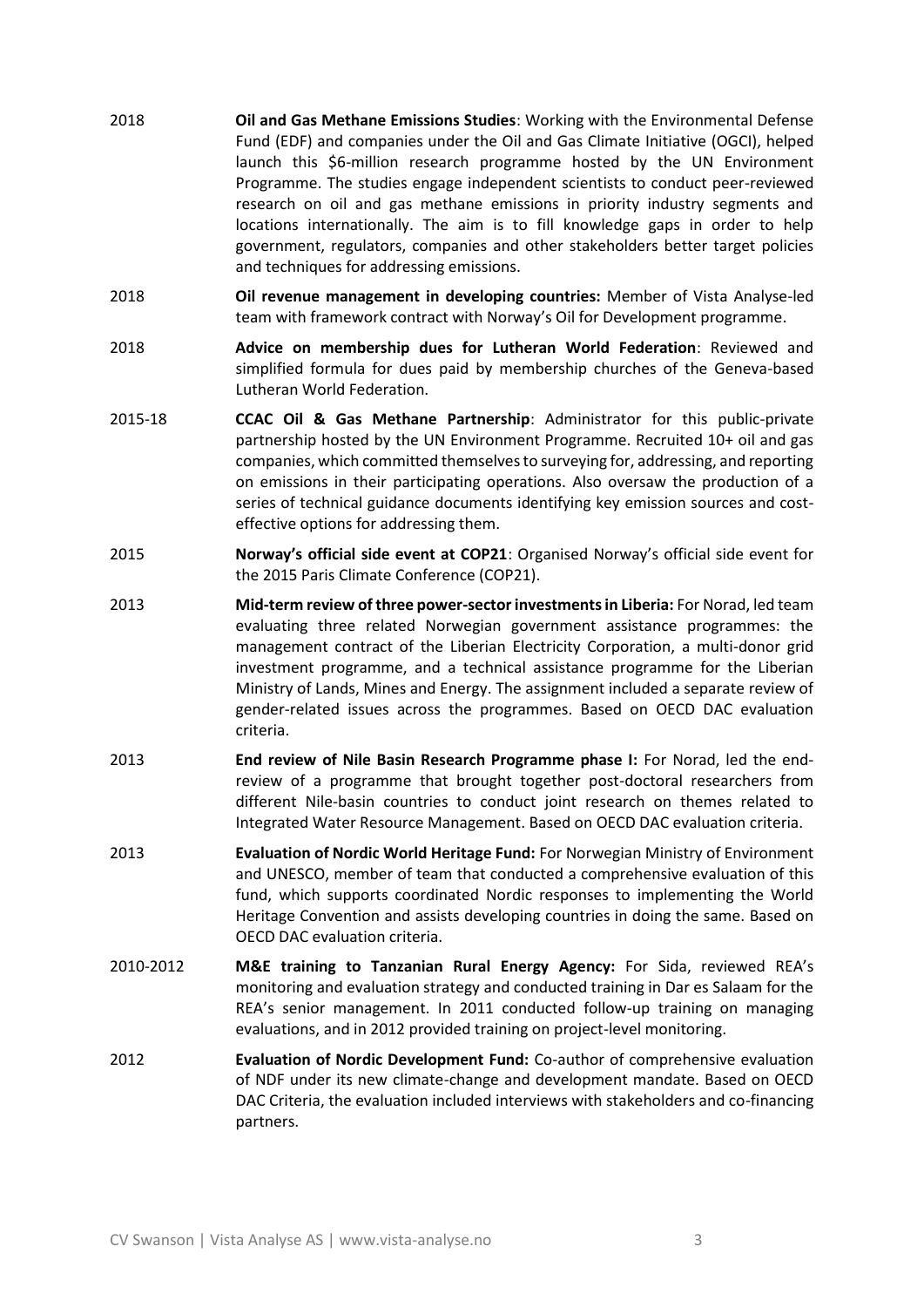- 2011 **IEA WEO - Financing energy access for all:** For the International Energy Agency, reviewed international experience in financing access to electricity and clean cooking technologies, and drafted special section on this for the World Energy Outlook.
- 2011 **Mapping clean energy research and teaching in Ethiopian universities:** For Norad, led team to map clean-energy-related research and teaching at five regional universities. The project identified gaps and developed recommendations for the government and donors to improve capacity.
- 2011 **End-review of Zanzibar subsea cable project:** For Norad, led team to evaluate project to construct a subsea electrical cable from mainland Tanzania to Pemba island, Zanzibar. The review was based on OECD-DAC evaluation criteria and included collection of economic impact data on Pemba.
- 2011 **Mid-term review of Norwegian support to the Malawi National Audit Office:**  Served as Quality Assurer on a Pöyry team conducting a mid-term review for Norad of an institutional cooperation programme between the Malawi National Audit Office and the Auditor General's Office of Norway.
- 2011 **End-Review of capacity-building programme for the Uganda State Petroleum Administration:** Served as Quality Assurer on a Pöyry team to review a capacitybuilding programme.
- 2010 **Evaluation of Finnish aid to Ethiopia:** Team member for comprehensive evaluation of all Finnish aid to Ethiopia over the previous 10 years. Special responsibility for aid efficiency issues (harmonization and alignment) and for the education sector. Included several weeks interviewing stakeholders in Ethiopia.
- 2010 **EITI validation:** Team leader for consortium (with Det Norske Veritas) pre-approved to validate country participation in the Extractive Industries Transparency Initiative (EITI).
- 2009 **Support for regulation and taxation of mining in developing economies**: Part of a team that helped identify and screen candidate countries for Norwegian assistance in this area.
- 2009 **Mid-term evaluation of Norwegian petroleum-sector assistance to Timor-Leste:**  For Norad and the Oil for Development programme, led a team of Norwegian and Timorese consultants reviewing the progress of phase II of a programme providing assistance in resource management, revenue management and environmental management to relevant Timorese government departments. The review was based on OECD/DAC evaluation criteria and included interviews with stakeholders in Timor-Leste.
- 2009 **Mid-term evaluation of Norwegian energy-sector assistance to South Africa:** For Norad, led a team of Norwegian and South African consultants reviewing the progress of the "Energy Sector Policy Research and Capacity Development Programme". Based on OECD/DAC evaluation criteria, it examined institutional cooperation arrangements, provided recommendations for the remainder of the programme, lessons learned for future programmes and ideas for future collaboration in the sector. The review included two weeks of interviews in South Africa with the four participating South African institutions and other stakeholders.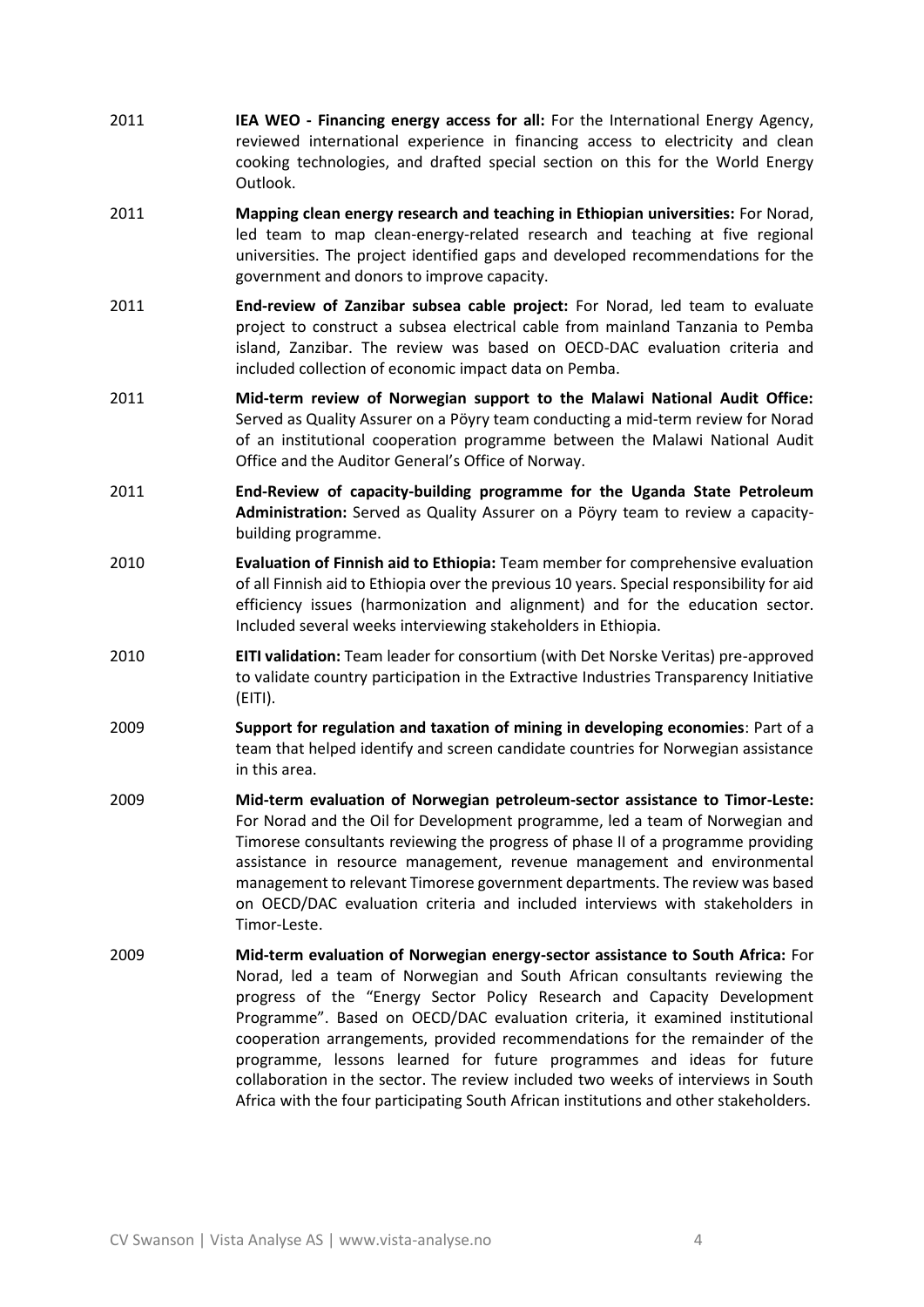- 2008-9 **UNEP consultation on operational greenhouse gas emissions in the oil and gas sector:** For the United Nations Environment Programme (UNEP), conducted a consultation with oil and gas companies and other stakeholders to gauge the feasibility of a UNEP-led initiative to address operational greenhouse gas emissions in the oil and gas sector and to identify other priority environmental issues where stakeholders felt UNEP could usefully engage. The project included interviews with oil-company environmental experts and other stakeholders in Europe, the US, the Middle East and Asia.
- 2008 **Evaluation of Norwegian assistance to the Angolan National Statistics Institute:** For Norad, evaluated a 10+ year programme through which Statistics Norway provided technical assistance under a twinning arrangement with its Angolan counterpart. Based on DAC criteria, the review included two weeks of interviews with stakeholders in Angola.
- 2008 **Assessment of risks faced by oil companies in Africa:** Provided quality assurance to a joint research programme with the Chinese Academy of Social Sciences (CASS), the Nigerian Institute of International Affairs (NIIA) and Norway's ECON. The project assessed the various types of risk faced by operators in Nigeria's petroleum sector, as perceived by the Chinese, Norwegian and Nigerian oil companies and their home governments, as well as common actions the parties could take to help reduce such risks.
- 2008 **Assessment of clean energy funds:** For a donor government agency planning to launch a public-private investment fund for hydropower, wind and solar energy projects in developing countries, provided a review of similar existing funds. Also estimated the investment potential in different types of clean energy in developing countries over the next five years.
- 2008 **Appraisal of proposed changes to pilot for Advance Market Commitment (AMC) for vaccine development:** For a donor government, followed up earlier work on an international pilot initiative. In particular, reviewed the implications of changes to the financing mechanism recently proposed by a specialist working group. (AMCs are designed to stimulate R&D of new vaccines for diseases that primarily affect developing countries, i.e., vaccines for which there are no markets in developed countries to cover their development costs.)
- 2008 **Assessment of Clean Energy Investment Frameworks (CEIFs):** For the Norwegian Ministry of Foreign Affairs, regularly reviewed and commented on all new documentation from the multilateral development banks related to CEIFs and other climate change-related financing frameworks developed in response to a mandate by the G-8.
- 2007 **Mapping of governance-related assistance to the extractive industries in Africa:**  Conducted joint project for Norad, the African Development Bank and the World Bank to map and analyse all development assistance projects over the previous three years aimed at improving governance in the extractive industries in Africa. Starting with the OECD CRS database, the project conducted comprehensive direct enquiries with donor headquarters and field offices to collect supplemental information.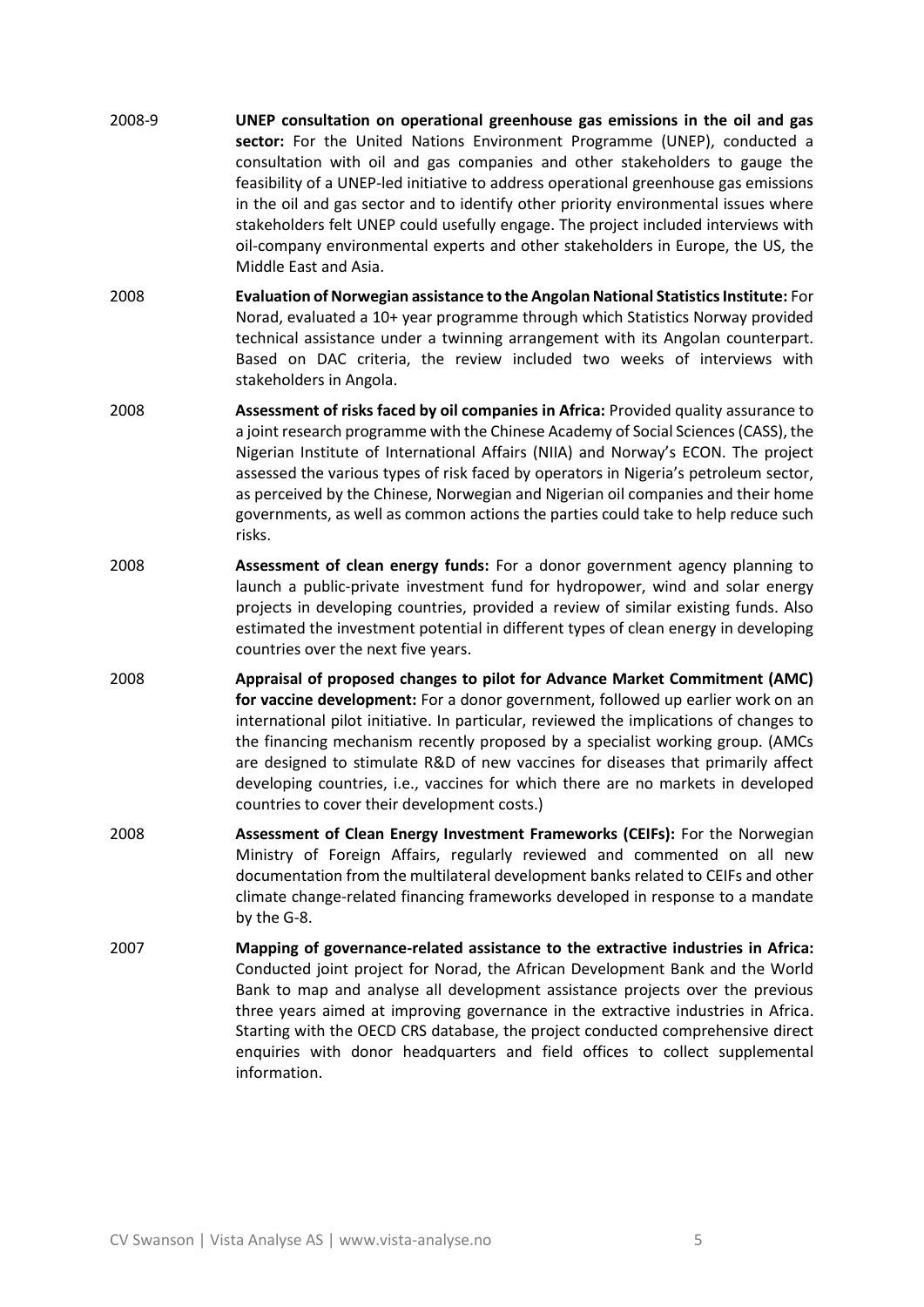- 2007 **Evaluation of property restitution procedures in Bosnia and Croatia:** For the Norwegian Ministry of Foreign Affairs, conducted a study of property restitution and registration in two Balkan countries, to help derive lessons for future assistance to restitution programmes involving displaced persons. The project included interviews in Bosnia and Croatia.
- 2007 **Appraisal of proposal for Advanced Market Commitment (AMC) for vaccine development:** For a donor government, evaluated proposals by the G8 and others for a new financing mechanism to promote the development of new vaccines for diseases predominantly afflicting developing countries. The evaluation compared various financing alternatives, including implications for the donor's internal economic regulations and reporting of DAC commitments. Presented paper at an international conference on development financing.
- 2006 **Assessment of oil revenue management in Azerbaijan***:* For a research consortium including oil companies active in Azerbaijan, assessed oil revenue management by the Azerbaijani government, as well as the technical assistance that donors have provided to the government in this area.
- 2006 **Evaluation of Angolan energy policies**: For the International Energy Agency (IEA) and the Angolan Deputy Prime Minister, served as principal author and editor for a study surveying and critiquing the Angolan government's energy policies and provided prioritised recommendations. In addition to oil, gas and electricity, the study examined household energy use, including biomass. Included several weeks of interviews with government officials, oil companies and other stakeholders in Angola. Published as a book by the OECD. (In previous years, organised and conducted similar published energy policy reviews for the IEA on Russia, South Africa and the Caspian region.)
- 2006 **Appraisal of multilateral options to cut funding for conflicts financed by natural resource exports***:* For the Norwegian Ministry of Foreign Affairs, evaluated multilateral options for cutting belligerent parties' access to legal markets for natural resources, including diamonds, oil, and timber, as a way to reduce financing for civil wars and other conflicts. Presented at a seminar organised by the MFA and published as an article.
- 2005 **Strategic country analysis of Angola***:* For the Norwegian Ministry of Foreign Affairs, prepared an in-depth analysis paper, which served as a resource for the revision of Norway's assistance strategy to Angola. The study reviewed the current political and economic situation in the country and analysed the key sectors of interest to Norway (education and energy), including the activities of other donors. The paper concluded with recommendations for the focus of future Norwegian assistance.
- 2005 **Assessment of changes/trends in international development aid policy and context***:* For Sida, co-authored paper on the major changes to the context in which bilateral aid agencies have provided assistance in the health sector over the last decade. The paper fed into an evaluation of how Sida responded to such changes.
- 2005 **Identification of investment and technical assistance opportunities for the IFC in Timor-Leste**: For the International Finance Corporation, led a study to evaluate the most prospective sectors and companies for the IFC to invest in, as well as the government departments and business organisations that might best benefit from IFC technical assistance. The study was designed to help focus IFC's activities in Timor-Leste, which recently had become an IFC member country.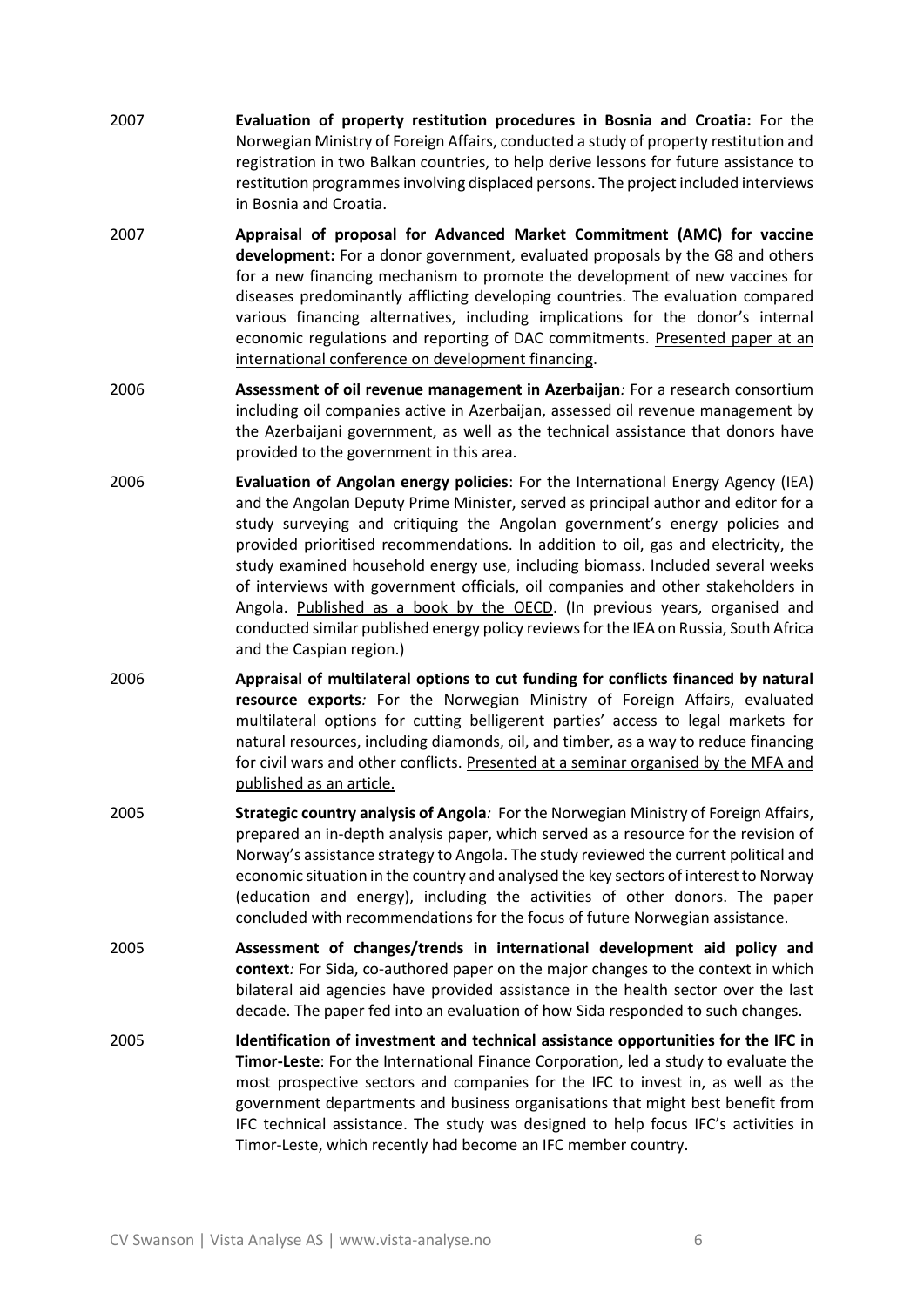- 2005 **Evaluation of contribution scales used by international membership organisations**: For the International Federation of Red Cross and Red Crescent Societies (IFRC), reviewed its scale of contributions, in order to suggest a more equitable and sustainable methodology for apportioning costs among members. A major part of the project involved assessing the systems used in other international membership organisations, both governmental and non-governmental.
- 2004 **West African oil producers**: Co-authored a comprehensive study of several oil-rich West African countries for the Norwegian Ministry of Foreign Affairs. The focus was the vulnerability of the economies and societies of individual countries to the "resource curse", and what Norway could do to assist countries in addressing such problems.
- 2003 **Development of guidelines for public environmental expenditure reviews (PEERs)***:* For the World Bank, explored various methods for defining and analysing public environmental expenditures and developed suggested guidelines for conducting reviews of such expenditures. (Published as a book by the World Bank.)
- 2003 **Evaluation of various international initiatives for addressing the "resource curse"**: For the Norwegian Research Council, reviewed the strengths and weaknesses of various international initiatives, with a focus on whether and how their incentive structures could actually help change behaviour.
- 2003 **UNDP African oil revenue initiative**: For the United Nations Development Programme, wrote a primer for policy makers in newly oil-rich African countries. Subjects included "Dutch disease", transparency of revenue flows, oil funds, and division of oil revenues between different levels of government.
- 2003 **World Bank workshop on public environmental expenditure reviews (PEERs)**: Building on my previous work in this area, contributed to a seminar in Washington D.C. for World Bank staff.
- 2003 **Assessment of monitoring & evaluation systems used by international health organisations**: For Sida and the Global Fund to Fight AIDS, Tuberculosis and Malaria, led a study to review the monitoring and evaluation systems used in other healthrelated organisations (multilateral and bilateral), in order to inform the design of a new M&E strategy for the Global Fund. Focus was on how to incorporate existing national M&E systems.
- 2003 **Appraisal of financial and economic sustainability of a proposed project for rural electrification of Zanzibar**: Evaluated the financial and economic sustainability of a project proposed by the Zanzibar government to extend the grid into rural areas. Work included interviews and information collection on Zanzibar and mainland Tanzania.
- 2002 **Assessment of how different international health organisations use poverty and disease burden as factors in funding decisions***:* For the Global Fund, investigated different ways to incorporate poverty and disease-burden in the funding decisionmaking process. As part of this, reviewed how other donors have incorporated these factors.
- 2002 **Review of procedures used by governments in reporting revenue flows from natural resources***:* For this World Bank project, examined reporting and auditing procedures for revenue flows in various developing countries. (Chapter in a book published by the World Bank.)